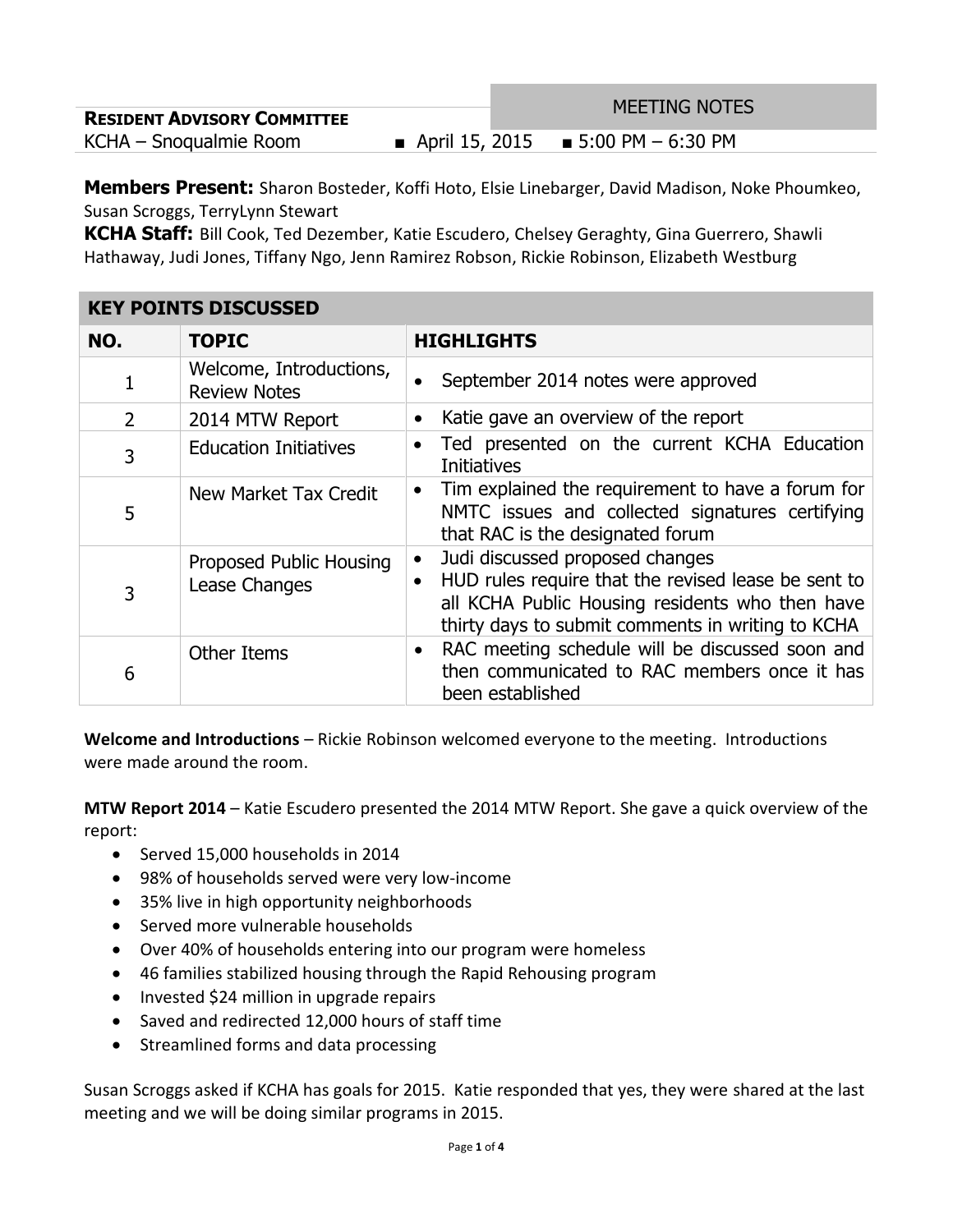**Education Initiatives** – Ted Dezember discussed KCHA's Education Initiatives. There are 20,000 kids across King County that are living in KCHA-assisted housing and span across 19 school districts. The Education Initiatives focus on multiple areas: Housing Security, Classroom Stability, Geographic Choice, Access To High Quality Early Learning, High Quality Out-of-School Programs, and Parent Engagement.

Ted continued with descriptions of Education Initiatives programs that KCHA is currently operating:

- Rapid Rehousing Pilot Program works with McKinney-Vento liaisons in Highline Public Schools to help house homeless families, which saves the school district transportation costs
- Housing Stability Pilot helps families in Highline Public Schools move within the school district and encourages families that must move to do so during the summer in order to avoid interrupting children's learning
- Community Choice Program provides families with the choice to move to higher opportunity neighborhoods
- KCHA works very closely with residents interested in family childcare businesses and invites KCHA's in-home childcare providers to trainings that youth providers attend in order to opportunities for high quality early learning
	- o Susan asked if in-home childcare providers are getting income and Ted responded that yes, they do get income from the business
- KCHA has created a big focus around early learning and established a community of practice with service providers around the topic
	- o TerryLynn Stewart commented that KCHA residents are not using Head Start services
	- o TerryLynn asked Jenn Ramirez Robson for numbers of KCHA residents that are utilizing early learning opportunities
	- o KCHA is creating and funding a "baby academy" at Greenbridge through grant funds
	- $\circ$  Susan asked if she should contact her congressmen and Ted said yes, she can
- Parent engagement around education is another big focus as well as quality before- and afterschool programming
	- $\circ$  Started to align the work happening between all of KCHA's contracted youth providers and school districts

**New Market Tax Credit Program** – Tim Walter shared information about KCHA's New Market Tax Credit Program for facilities that are not housing-related, such as community buildings. As part of the program, the IRS requires that there is a forum to be able to discuss and present issues that may need to be addressed with residents that live in low income communities. The Resident Advisory Committee is being used as the forum so KCHA can fulfil this requirement.

At this time, there is nothing that requires feedback but signatures will be collected to certify that the RAC is willing to be available in the event that there is an issue that needs to be raised. Forms were distributed to the RAC members present for signatures. Tim will get a new form for Noke Phoumkeo to sign since she is new to the RAC. Rickie will help Tim gather signatures for the absent RAC members, Linde Radelich and Eugene Young.

**Review Notes** – Unanimously approved.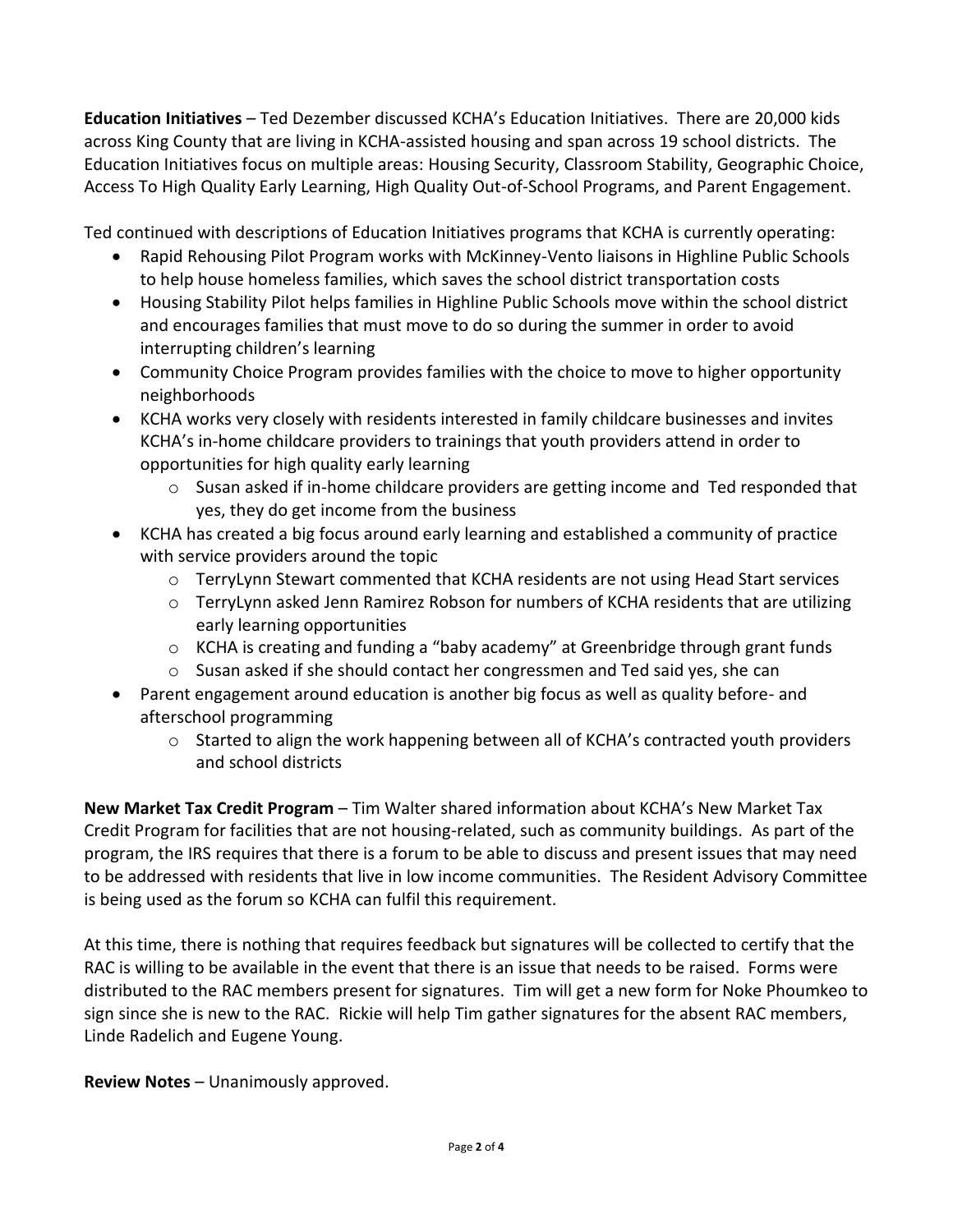**Proposed Public Housing Lease Changes** – Judi Jones presented on the draft revision of the Public Housing lease. This only applies to Public Housing residents, not Section 8 residents. The new form is more streamlined and most of the changes are clarifying things that we already do. Judi walked through all the proposed changes:

- **First page:** EASY Rent and WIN Rent program information was inserted as well as an explanation of how rent is calculated, which eliminates the need for the addendum that we currently use.
- **2. Use and Occupancy of Dwelling:** Wording was added to include situations where a tenant may refuse a reasonable accommodation.
- **3. Termination of the Lease:** Language was added to strengthen the lease to help ensure that children living in KCHA developments are attending school.
	- $\circ$  Sharon Bosteder asked how strict KCHA will be with parents that have special needs children and how much support will be given to parents that are struggling to get their children to stay in school. She added that it could add a lot more stress to parents if they are concerned about losing their housing due to their child's school attendance. Judi explained that a hearing process would be put in place and that KCHA is not trying to evict people by including this in the lease. Judi suggested that the changes could possibly reduce stress because KCHA would be able to target other services that the parents may not have been accessing.
	- $\circ$  TerryLynn commented that the changes are focused on students that are dropping out. She added that KCHA is trying to end the cycle of poverty.
	- $\circ$  TerryLynn asked if Judi could specify "from preschool to 12<sup>th</sup> grade". Judi responded that it was not included because the state may go back and change the RCW.
- **5. Redetermination of Rent, Dwelling Size and Eligibility:** All of these changes have to do with the rent policy changes that are included in the addendum right now and are just being added directly to the lease.
- **6. Tenant's Responsibilities in Occupancy:** A few changes were made to make it easier for KCHA to administer the lease by making sure if changes are made in the future, it is only changes in one area of the lease. For example, instead of listing actual numbers of days, the language has been changed to "as defined in Section 1 of this lease".
- **6H. Maintaining Clean and sanitary Condition of the Unit:** This section was added to clarify that the resident is responsible for maintaining a sanitary unit and will report any instances where there are any issues with rodents, bed bugs, etc.
	- $\circ$  TerryLynn asked if communities other than Greenbridge have been receiving bed bud training as well. Rickie responded that the majority of the residents across KCHA's portfolios have received training about bed bugs.
- **6I. Maintenance/Damages:** An item was added to clarify that residents must abide by regulations regarding maintenance and upkeep of smoke detectors.

o TerryLynn asked that this item be bolded so Judi made a note of that. Another change under 6I was the addition of language saying residents need to let KCHA know when repairs for plumbing fixtures are needed as well as if the presence of bed bugs or any other insects or rodents.

 **6J. Damage/Attorney's Fees/Other Charges:** Changes were made to clarify that residents would be responsible for any legal fees if we move forward with an eviction.